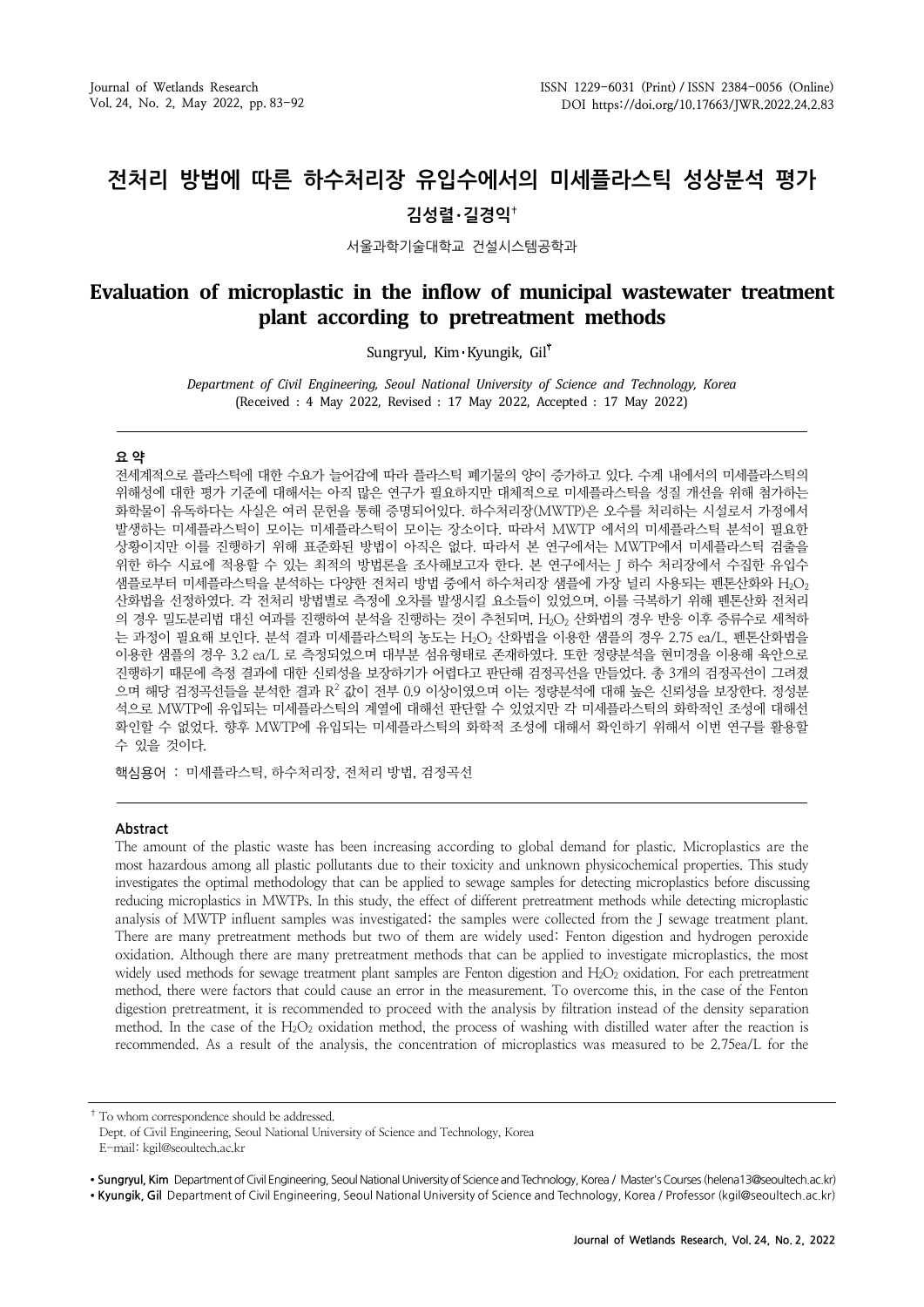sample using the  $H_2O_2$  oxidation method and 3.2ea/L for the sample using the Fenton oxidation method, and most of them were present in the form of fibers. In addition, it is difficult to guarantee the reliability of measurement results from quantitative analysis performed via microscope with eyes. A calibration curve was created for prove the reliability. A total of three calibration curves were drawn, and as a result of analysis of the calibration curves, all  $\mathbb{R}^2$  values were more than 0.9. This ensures high reliability for quantitative analysis. The qualitative analysis could determine the series of microplastics flowing into the MWTP, but could not confirm the chemical composition of each microplastic. This study can be used to confirm the chemical composition of microplastics introduced into MWTP in the future research.

Key words : Microplastics, Municipal wastewater treatment, Pretreatment, Calibration curve

# **1. 서 론**

플라스틱 생산은 현대 사회에서 플라스틱 수요에 비례하여 꾸준히 증가하고 있다. 전 세계적으로 2019년 한 해 동안 3억 6,800만 톤의 플라스틱이 제조되었다(Plastic Europe 2020). 플라스틱의 대량 생산은 미세 플라스틱이라고 하는 플라스틱 파편을 생성하여 해양 생태계의 파괴와 같은 환경 문제를 야 기한다(Jose, 2004; Gregory, 2009; Lozano and Mouat, 2009). 미세플라스틱은 1~5mm 크기의 작은 플라스틱 알갱이 로 그 생성과정에 따라 1차 미세플라스틱과 2차 미세플라스틱 으로 나뉜다. 1차 미세 플라스틱은 바디 스크럽, 치약, 화장품 등 용도에 맞게 초소형으로 제조된 플라스틱을 의미하며 2차 미세플라스틱은 거대 플라스틱 구조체가 화학적 또는 물리적 으로 분해되어 파편화된 것을 말한다(Lee. HS and Kim. YJ, 2017). 국제 표준화 기구(ISO)는 이러한 미세플라스틱을 섬유, 플레이크, 필름 또는 구형과 같은 형태를 기반으로 미세 플라 스틱을 분류하고 있다(ISO, 2020).

플라스틱은 기본적으로 강도가 약하며 열 그리고 유기용매 에 취약하다는 단점을 가지고 있다. 이러한 약점을 보완하기 위해 여러 종류의 화학물을 사용하게 되는데 그러나 이러한 화학 물질들은 기본적으로 독성을 내포하고 있어 주변환경에 노출 시 악영향을 미치게 된다. 대표적으로 사용되는 첨가제인 프탈레이트(Phthalate)와 비스페놀A(Bisphenol A)는 내분비교 란물질(EDCs : endocrine disrupting chemicals)로 생물의 내 분비계에 교란을 일으켜 성기능 장애를 유발한다. 또한 미세플 라스틱의 발수성 표면(Hydrophobic surface)과 DDT(Dichloro - diphenyl - trichloroethane), DDE(Dichloro – diphenyl ethylene)와 같은 유기염류성 살충제와 같은 잔류성오염물질 (POPs : persistent organic pollutants)사이의 흡착성이 크기 때문에 미세플라스틱은 POPs 농도를 주변보다 최대 백만 배 높게 만들 수 있다(Matthew et. al, 2011; Yukie et al, 2001). 수역 환경에서의 미세 플라스틱 유입경로는 주로 두 가지로

분류할 수 있다. 하나는 타이어 파편, 공업용 도료, 먼지 등과 같이 오염원을 특정할 수 없는 비점오염원이고, 다른 하나는 가정이나 공장과 같이 오염원이 발생하는 위치를 쉽게 파악할 수 있는 점오염원이다(Kang. HJ et al., 2017). 인간의 플라스 틱 소비량에 대한 기초통계자료에 따르면 우리나라의 1차 발 생원인 미세플라스틱은 연간 215,500톤으로 추산된다. 미세

플라스틱에 대한 과학적 연구는 주로 해양 환경(Sunitha et al., 2021)과 포장 도로(Roychand and Pramanik, 2020)에서 진행되었으며 이는 (해당 환경이) 기존에 미세플라스틱의 주 요 오염원으로 알려져있기 때문이다(Uheida et al., 2021). 이 에 반해 MWTP(Municipal Water Treatment Plant)에 대한 미세플라스틱 분석은 그동안 이루어지지 않았다. MWTP는 하 수가 모이는 시설이며 이는 곧 가정에서 발생하는 미세플라스 틱은 최종적으로 하수처리장으로 유입이 된다. 국내 연구결과 에 따르면 MWTP로 유입되는 미세플라스틱의 수는 연간 580 톤으로 추산된다(Lee and Kim, 2017). 따라서 가정에서 발생 하는 미세플라스틱의 거동을 분석하기 위해서는 MWTP 유입 수에 대한 미세플라스틱 분석이 필수적이다. 하지만 측정 방법 론에서 MWTP 샘플과 바다 및 고형물 샘플 사이에 차이가 있 기 때문에 MWTP 샘플에 동일한 방법을 적용할 수 없다. 또 한 미세플라스틱을 분석하기 위해 많은 방법론이 제시되고 있 지만, 미세플라스틱에 대한 표준 분석법이 존재하지 않아 해양 및 지구 시료에 대한 분석법을 MWTP 시료에 적용하는 것은 시료의 특성이 다르다는 한계가 있어 적용하기 어렵다. 따라서 가정에서 발생한 미세플라스틱들의 거동을 이해하기 위한 첫 번째 단계로 MWTP 유입수 샘플에서 미세 플라스틱을 평가 하기 위해 효율적인 방법론을 검토해보고자 한다. J하수처리장 유입수 전처리는 2가지 방법을 사용하였으며 전처리 효율을 평가하기 위해 정량적, 정성적 분석을 수행하였다.

### **2. 연구방법**

#### **2.1 샘플링 방법**

수중 미세 플라스틱을 분석하기 위해 샘플을 수집하는 방법 에는 몇 가지가 있다(Joana et al., 2019; Jessica et al., 2022; Riaz et al., 2022). 첫 번째 방법은 만타망(Manta net)이나 체 (sieve)와 같은 구멍이 있는 도구를 사용하여 수중의 부유물질 만을 선택적으로 수집하는 것이다(Vermaire et al., 2017; Rachid et al., 2015). 두 번째 방법은 펌프를 사용하여 해당 지역이나 시설의 수중 샘플을 기계적으로 수집하는 것이다 (Rachid et al., 2015; Jean-Piarre et al., 2014). 두 가지 방법 모두 사용하기 어려운 경우 버킷을 사용해 직접적으로 샘플을 수집하는 것이 대안이 될 수 있다(Lenz and Labrenz, 2018). 채취하는 시료의 양은 수중샘플의 경우 시료의 성질에 따라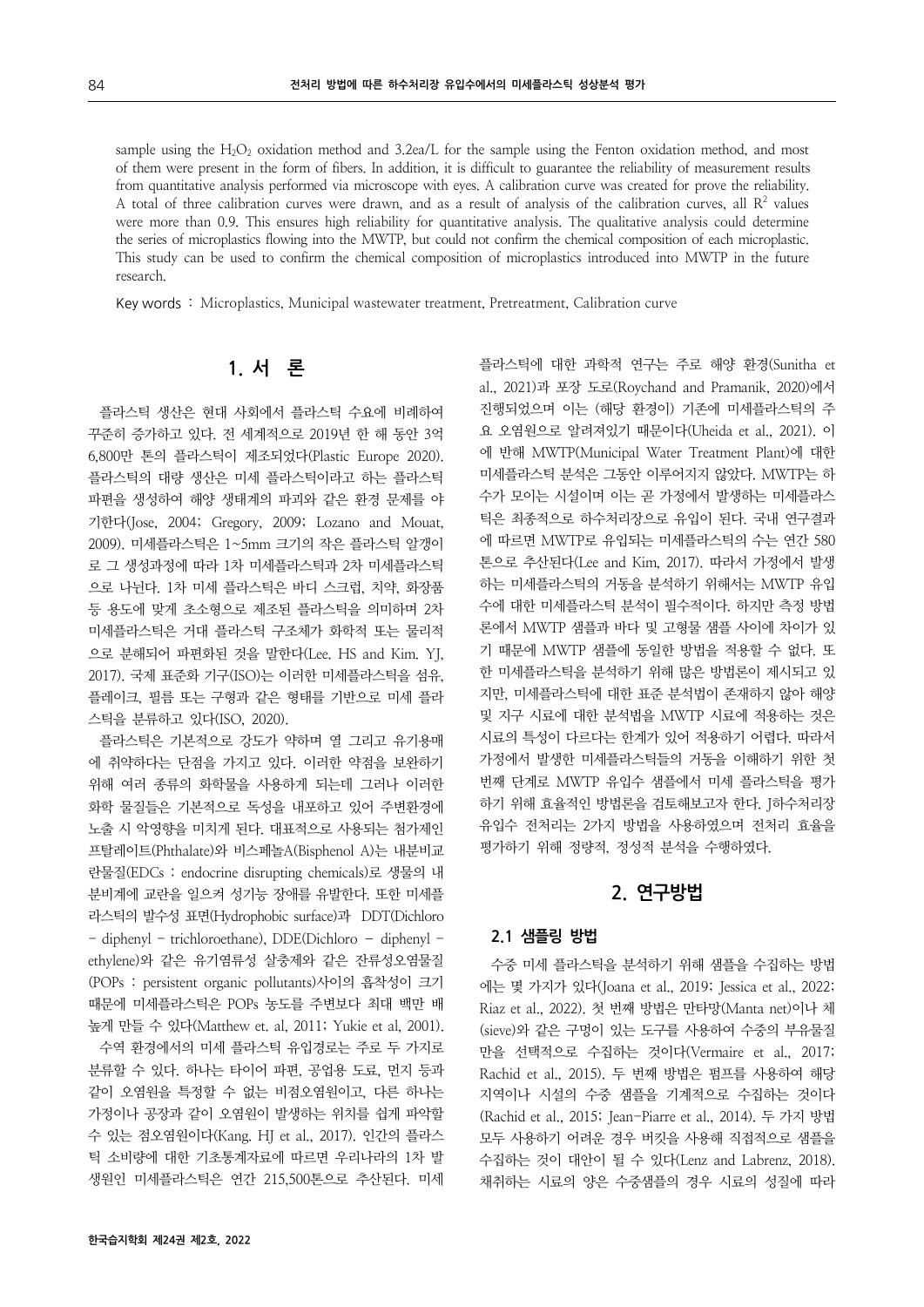많이 좌우되는데 하수처리장의 경우 보통 10 ~ 20L를 채수하 여 사용한다(Michielssen et al 2016). 본 연구를 위해 방문한 서울시에 위치한 J하수처리장의 유입수를 채수할 장소는 Manta net을 사용할 정도로 넓지 않았으며 또한 미세플라스틱 샘플을 채수하기위해 효율적으로 설계된 펌프가 없었기 때문에 양동이에 줄을 묶어 간이 버킷을 만들어 유입수 160L를 채수하 였다. 또한 해당 유입수에 존재하는 미세플라스틱의 양을 가늠 하기가 힘들기 때문에 샘플링 부피는 20L를 기본으로 하였다. 샘플을 얻은 이후에 수중샘플에서의 미세플라스틱 측정을 용이하게 하기 위해, 수중에 존재하는 고형물들만 따로 걸러낼 필요가 있다. 따라서 본 실험에서는 체 눈의 크기가 5mm인 4 번 체와, 75μm 인 200번 체를 이용해서 Wet sieving을 진행 하였다. 각 Wet sieving에 사용한 시료의 양은 10L이다.

### **2.2 전처리 방법**

미세플라스틱을 관찰하는데 가장 방해되는 물질은 플라스틱 표면에 흡착된 유기물이다. 샘플로부터 유기물을 제거하기 위해 다양한 방법이 제안되었으나 Fig. 1에서 확인할 수 있듯이 대표적 으로 4가지 방법이 자주 사용된다(Dubaish and Liebezeit, 2013). 첫 번째 방법은 산을 사용하는 것이다. 시료에 사용된 산 용 액을 특정 농도와 온도로 조정함으로써 다른 방법보다 유기물 을 더 효과적으로 제거할 수 있다. Naidoo et al. (2017)의 연 구 결과에 따르면 질산(HNO3)의 경우 55%농도에서 80°C 의 온도를 조성해주면 수중 세포구성 물질들의 분해율이 다른 방법보다 26배 높아진다. Karami et al. (2017) 의 연구결과에 따르면 염산(HCl)의 경우 37%농도에서 25℃의 온도를 조성 해주면 유기물의 분해율이 다른 방법에 비해 최대 95% 증가 함을 보여줬다(Karami et al, 2017). 하지만 산성용액이 유기 물을 분해하는데 높은 효율을 보임에도 많이 사용되지 않는 이유는 플라스틱이 낮은 pH 조건에 대한 내성이 거의 없기 때 문이며 실제로 앞의 2가지 연구결과에서 공통적으로 미세플라 스틱의 손실이 관측되었다 산을 이용한 전처리 방법은 보통 토양샘플이나 어류의 위장속에 존재하는 미세플라스틱을 분석 하는데 사용된다.

두 번째 방법은 알칼리를 사용하는 것이다. 하지만 해당 환 경은 산과 마찬가지로 특정한 농도와 온도에서 최적의 효율을 보여주지만, 전처리 도중 미세플라스틱을 분해할 수 있다. 염 기를 사용할 경우 미세플라스틱이 분해가 되어 유성(Oily) 잔 여물 혹은 보다 더 파편화된 플라스틱으로 변하는 현상을 관 측할 수 있다(Alexandre et al, 2016; Thomas et al, 2017). 알칼리를 사용한 전처리 방법은 산을 이용한 전처리 방법과 마찬가지로 토양샘플이나 어류의 위장속에 존재하는 미세플라 스틱을 분석하는데 사용된다.

세 번째 방법은 산화제를 사용하는 것이다. 과산화수소수 (H2O2)를 주로 많이 사용하며, 과산화수소수를 사용할 경우, 미세플라스틱에 대한 손상은 피하며 유기물만 따로 산화가 가 능한 것이 장점으로 언급된다(Marie-Theres et al, 2014).

마지막 네 번째 방법은 효소를 사용하는 것이다. 대표적으로 사용되는 효소는 트립신(Tripsin)과 프로티나아제 K(Proteinase K)가 있다(Courtene-Jones et al, 2017; Therese et al , 2017). 효소를 사용해서 유기물의 분해를 진행할 경우 독성이 없으며 플라스틱에 영향이 없다는 장점이 있다. 하지만 효소별 로 효과적으로 작용할 수 있는 유기물의 종류가 제한적이기 때문에 처리에 대한 효율 편차가 상당히 크다. 따라서 효소를 이용해서 전처리를 진행할 경우 과산화수소수를 이용해 먼저 유기물을 어느정도 앞서 제거하는 과정을 거친다(Ellika et al, 2017). 해당 방법론은 생명체 내부의 미세플라스틱을 분석하 는데 주로 사용된다.

본 연구를 진행함에 있어서 기존에 하수처리장에서 미세플 라스틱 분석에 자주 사용되며 전처리 과정을 진행중에 미세플 라스틱에 영향이 없으며 또한 유기물 제거 효과도 입증된  $H_2O_2$ 를 이용한 산화법을 이용하기로 했다. 또한  $H_2O_2$  산화법 에 황산제1철(FeSO4)을 첨가하여 산화력을 높일 수있는데 이 러한 형식의 산화방식을 펜톤산화(Fenton digestion)라고 한다 (Wang et al, 2016).

펜톤산화란 과산화수소와 2가 철의 반응을 통해 산화 반응 선이 큰 화학종이 발생하는 작용을 의미한다. 일반적인 수용액 상에서의 펜톤산화는 자유 수산화 라디컬(Free–OH radical) 메커니즘을 이용해 해석이 가능하다.

$$
H_2O_2 + Fe^{2+} \rightarrow Fe^{3+} + \cdot OH + OH
$$
  
RH + \cdot OH \rightarrow H\_2O + R \cdot  
R \cdot + H\_2O\_2 \rightarrow ROH + \cdot OH  
R \cdot + O\_2 \rightarrow ROO \cdot (2.1)  
\*R = Organic \cdot R = Organic Radical

식(2.1)은 펜톤산화 결과 발생하는 수산화 라디칼에 대한 반 응식을 나타낸 것이다. 라디칼은 홀전자(Unpaired electron)를 가진 원자 또는 분자로서 반응성이 뛰어난 물질상태를 말한다. 과산화수소와 제1철(Fe<sup>2+</sup>)이 반응하면 수산화 라디컬이 발생 하게 되며, 이 수산화 라디컬은 다시 유기물과 반응하여 유기 물 라디컬을 생성한다. 생성된 유기물 라디컬은 용존산소 또는 과산화수소랑 반응을 하여 산화된다.

$$
\begin{aligned}\n\text{Fe}^{3+} + \text{H}_2\text{O}_2 &\Leftrightarrow \text{Fe} - \text{OOH}^{2+} + \text{H}^+ \\
\text{Fe} - \text{OOH}^{2+} &\rightarrow \text{HO}_2 \bullet + \text{Fe}^{2+} \\
&\quad \text{*HO}_2 \bullet = \text{S}^{\bullet} \text{O}[\Xi \Xi \text{H}^2 \text{A}^{\prime}] \text{H}^{\bullet} \text{H}^{\bullet} \text{H}^{\bullet} \text{H}^{\bullet} \text{H}^{\bullet} \text{H}^{\bullet} \text{H}^{\bullet} \text{H}^{\bullet} \text{H}^{\bullet} \text{H}^{\bullet} \text{H}^{\bullet} \text{H}^{\bullet} \text{H}^{\bullet} \text{H}^{\bullet} \text{H}^{\bullet} \text{H}^{\bullet} \text{H}^{\bullet} \text{H}^{\bullet} \text{H}^{\bullet} \text{H}^{\bullet} \text{H}^{\bullet} \text{H}^{\bullet} \text{H}^{\bullet} \text{H}^{\bullet} \text{H}^{\bullet} \text{H}^{\bullet} \text{H}^{\bullet} \text{H}^{\bullet} \text{H}^{\bullet} \text{H}^{\bullet} \text{H}^{\bullet} \text{H}^{\bullet} \text{H}^{\bullet} \text{H}^{\bullet} \text{H}^{\bullet} \text{H}^{\bullet} \text{H}^{\bullet} \text{H}^{\bullet} \text{H}^{\bullet} \text{H}^{\bullet} \text{H}^{\bullet} \text{H}^{\bullet} \text{H}^{\bullet} \text{H}^{\bullet} \text{H}^{\bullet} \text{H}^{\bullet} \text{H}^{\bullet} \text{H}^{\bullet} \text{H}^{\bullet} \text{H}^{\bullet} \text{H}^{\bullet} \text{H}^{\bullet} \text{H}^{\bullet} \text{H}^{\bullet} \text{H}^{\bullet} \text{H}^{\bullet} \text{H}^{\bullet} \text{H}^{\bullet} \text{H}^{\bullet} \text{H}^{\bullet} \text{H}^{\bullet} \text{H}^{\bullet} \text{H}^{\bullet} \text{H}^{\bullet} \text{H}^{\bullet} \text{H}^{\bullet} \text{H}^{\bullet} \text{H}^{\bullet} \text{
$$

식(2.1)에서 산화된 제1철은 식(2.2)와 같은 과정을 거쳐서 다시 환원된다. 해당 관계식을 보면 알 수 있듯이 유기물이 존 재했을 때 펜톤반응은 제1철의 산화-환원 반응이 끝날때까지 지속됨을 알 수 있다. 이러한 특성 때문에 펜톤산화는 고도산 화처리법(AOP : Advanced Oxidation Process)중 하나로 분 류되고 있으며, 난분해성 유기물을 제거하는데 탁월한 성능을 보인다(Lim HG et al, 2004).

H2O2 산화법이나 펜톤산화와 같이 산화제를 이용한 전처리 방법은 하수처리장에서 발생하는 샘플들의 미세플라스틱 농도 를 측정하는데 주로 사용된다. 따라서 본 연구에서는 유출수의 전처리에 대해 2가지 다른 방법을 적용했다. 첫 번째 샘플은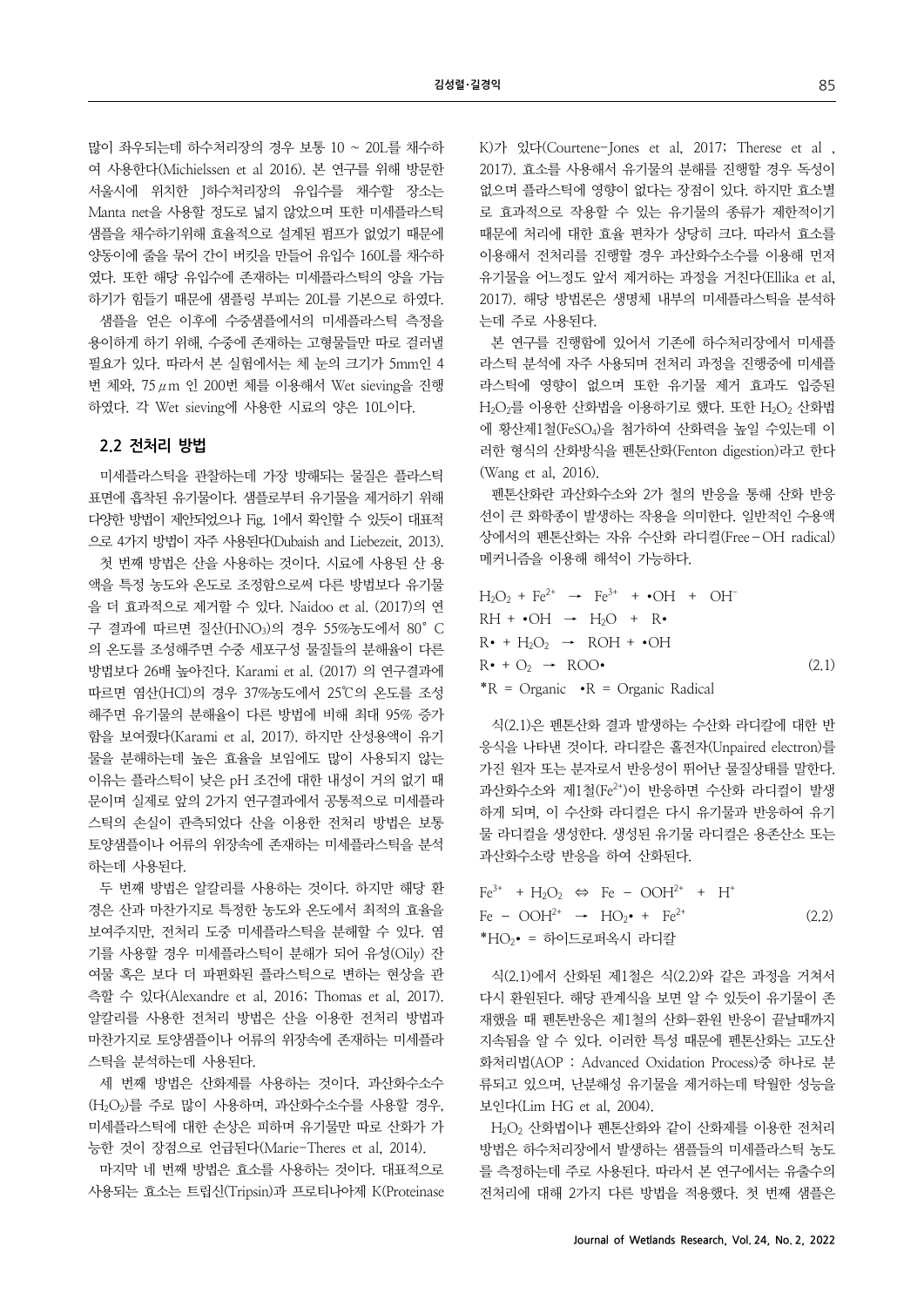

**Fig. 1.** Pretreatment method for microplastic analysis.

과산화수소수 30%를 사용했으며 두 번째 샘플은 펜톤산화를 진행하였다. 전처리에 사용한 과산화수소수는 30%의 농도를 가지고 있으며 황산제1철 용액의 농도는 0.05M로 조정하여 사용하였다.

### **2.3 정량분석 및 정성분석**

미세플라스틱의 분포 특성 및 농도는 정량적 및 정성적 분석 을 통해 결정할 수 있다. 정량적 및 정성적 미세플라스틱 분석 을 위한 표준화된 방법이 없기 때문에 다양한 방법론이 사용 된다. 그러나 주로 사용하는 방법은 다음과 같다.

정량분석은 주로 광학현미경을 이용하여 수행되는데, 이는 시료 내 미세플라스틱의 수를 세는데 사용할 수 있는 가장 기 본적인 방법이다. 미세플라스틱의 수는 측정 방법에 따라 단위 면적당 수(EA/mm2 ) 또는 단위 부피당 수(EA/L)로 표시할 수 있다. 측정에 앞서 미세 플라스틱 분석을 위해 여과를 수행할 때 여과지 면적을 4등분한 후 여과를 진행한다. 이후 여과지의 각 사분면에 대해 미세 플라스틱의 수를 측정하고 이를 전체 여과지 면적으로 나누어 단위면적당 개수로 표시한다. 다만, 시 료의 오염도가 낮아 별도의 여과과정을 거치지 않는 경우에는 측정된 미세플라스틱의 개수를 시료의 부피로 나누어 미세플라 스틱의 양을 나타낸다(National Oceanic and Atmospheric Administration, 2017). 정량분석을 위해 사용할 수 있는 또 다른 방법은 py-GC/MS 및 TED/GC/MS와 같은 열분석 방 법이다(Nasa et al., 2020). 이 방법은 미세 플라스틱의 수를 계산하는 데 널리 사용된다. 예를 들어 PVC(Poly Vinyl Chloride)는 열을 가하게 되면 특정 m/z(전자 질량/e) 비율로 벤젠, 클로로벤젠 및 1-메틸나프탈렌 3가지 성분으로 분해된 다(Fischer and Scholz-Böttcher, 2017). 이를 근거로 열분해

후 생성되는 부산물의 질량을 계산하여 미세 플라스틱의 수를 측정할 수 있다. 이 방법은 분석 시간이 짧고 정량분석을 진행 함과 동시에 플라스틱의 종류에 대한 식별과정을 동시에 수행 할 수 있다는 장점이 있으나 이를 달성하기 위해서는 고가의 장비와 이를 사용하기 위한 숙련된 기술을 필요로 한다. 또한 폴리머와 유기체의 복잡한 생체 기질 간의 유사성으로 인해 전처리가 적절하게 진행되지 않았을 경우 샘플로 인해 출력값 이 왜곡될 수 있다(Nasa et al., 2020).

정성 분석을 위해 라만 분광법 또는 FT-IR(Fouriertransform infrared reader) 분광법이 사용된다(Adithya et al., 2022). FT-IR 및 라만 분광법은 진동 분광법으로 분류되며 미세 플라스틱 성분 분석에 가장 널리 사용되는 방법이다. 이 두 가지 진동 분광기를 사용한 측정은 샘플의 미세 플라스틱 파괴를 방지하면서 높은 정확도를 보장한다(Mallow et al., 2020). FT-IR은 쌍극자 모멘트의 변화에 의해 생성된 적외선 스펙트럼을 사용한다. 미세플라스틱을 구성하는 폴리머는 결 합 구성이 다르기 때문에 적외선에 노출되면 고유한 스펙트럼 을 생성한다. 이러한 원리를 바탕으로 FT-IR은 화학 물질에 서 방출되는 고유한 스펙트럼을 판독하여 플라스틱 존재 유무 에 대한 확인뿐만 아니라 특정 고분자 유형을 식별하여 플라 스틱의 종류를 식별할 수 있다. 플라스틱 유형을 식별하는 것 은 폴리머의 스펙트럼을 장치 내부에 존재하는 라이브러리의 유사한 스펙트럼과 비교 분석하여 진행된다. 라만 분광법은 적 외선을 사용하는 FT-IR과 달리 레이저를 사용한다. 레이저 빔이 물체에 방사되면 후방으로 산란되는 레이저는 다른 주파 수로 반사된다. 산란을 통해 반사되는 반사광의 주파수는 분자 구조와 존재하는 원자에 따라 다르다. 이때 반사되는 레이저의 주파수를 장치 내부의 라이브러리와 비교해 플라스틱의 종류 를 파악할 수 있다. 라만 분광법을 통한 분석은 시료와 직접적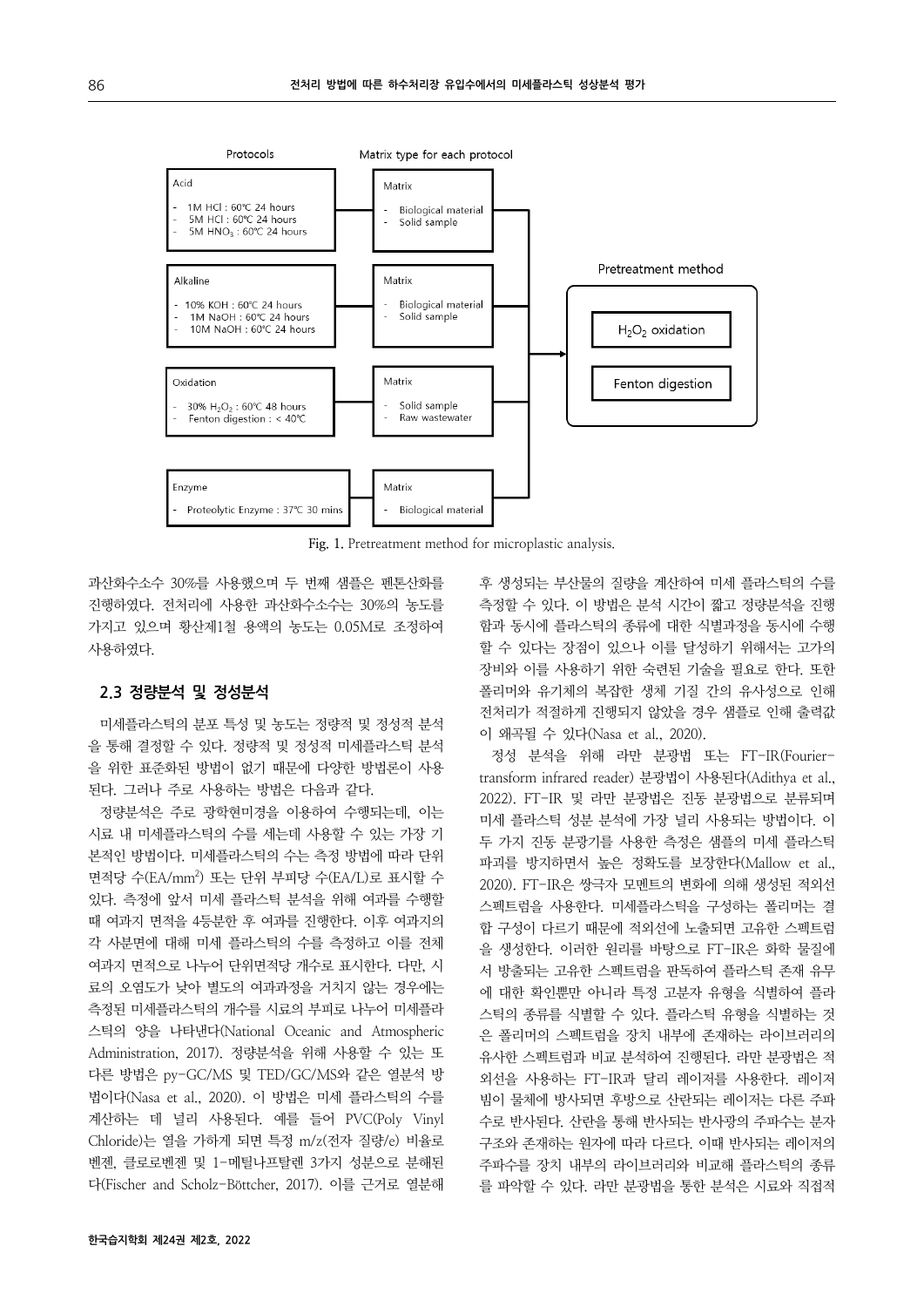| Quantifying method                                        |                                                                                           | Qualifying method                                                                                                        |                                                                                                          |
|-----------------------------------------------------------|-------------------------------------------------------------------------------------------|--------------------------------------------------------------------------------------------------------------------------|----------------------------------------------------------------------------------------------------------|
| Microscope                                                | Thermo analysis                                                                           | $FT-IR$                                                                                                                  | Laman spectrometer                                                                                       |
| • Counting the number through<br>the optics               | • Quantifying through the mass<br>balance<br>• Need a skill to use the<br>Thermo analyzer | • Using Infra red spectrometer<br>for analysis<br>• Identifying the chemical by<br>analyzing unique radiated<br>spectrum | • Using laser for analysis<br>• Identifying the chemical by<br>analyzing frequency of<br>scattered laser |
| • Pretreatment process is necessary to decrease the error |                                                                                           | • Sample is fully preserved during analysis                                                                              |                                                                                                          |

**Table 1.** Method for quantifying and qualifying microplastics

인 접촉 없이 진행되어 시료가 온전한 상태에서 분석이 진행 된다.(Song YK et al., 2021; Jung SY et al., 2021; Shim WJ et al., 2017). 이를 표로 정리하면 다음과 같다.

본 실험에서는 여과과정 없이 광학현미경(JSZ-7XB/7XT Human Instrument Co., South Korea)을 이용하여 정량분석 을 수행하였다. 미세플라스틱 샘플을 계수하기 위해 현미경을 사용하는 것은 시간이 많이 소요되는 단점이 있으나 열분석 방법에 비해 실험 전반에 걸쳐 숙련된 기술이 필요하지 않아 측정이 용이하다는 장점이 있다. 하지만 공인된 기계를 통한 측정이 아닌 육안으로 관측하는 것이기 때문에 측정 결과에 대한 신뢰성을 답보할 수 없어서 측정을 진행하기 전에 0.5~1mm 크기로 절단한 폴리에스테르 파편과 유기물을 대표 할 수 있는 주위에서 흔히 볼 수 있는 0.5 ~ 3mm 씨앗, 식물 성 물질 그리고 키틴질 물질을 증류수 1L와 혼합하였다. 검정 곡선을 작성하기 위해 10 ~ 50개의 폴리에스테르 파편 그리 고 26 개의 유기물 혼합물을 채워넣었다(Marie-Theres et al 2014). 미세플라스틱 관찰은 40배율로 진행되었으며 이후 FT-IR(Nicolet Summit FT-IR Spectrometer; Thermo Fisher Scientific)을 이용한 미세플라스틱 정성분석으로 실험 을 완료하였다. 불규칙한 미세 플라스틱 표면에서 안정적인 스 펙트럼을 생성하기 위해 ATR(Attenuated total reflection) 모 듈이 FT-IR에 추가되었다. 플라스틱 유형을 식별하는 데 사 용되는 폴리머 라이브러리는 주로 FT-IR내부에 있는 Sigma Aldrich로부터 차용하였다.

### **3. 결과 및 고찰**

### **3.1 검정곡선 작성 결과**

육안으로 측정하는 과정에서 발생하는 오차에 대해 신뢰성 을 높이고자 현미경을 통한 정량분석 과정에서의 검정곡선을 제작하였다. 검량곡선을 작성하기 위해 1L의 유기물 및 증류수

**Table 2.** Statical data of each calibration curve

혼합액에 최소 10개부터 최대 50개의 폴리에스테르 0.5 ~ 1mm 파편을 5개 간격으로 주입하여 미세플라스틱 검사용액을 제작하 였다. 해당 용액들을 펜톤산화를 통해 전처리를 진행하였다. 총 3개의 검정곡선을 제작했으며 결과는 Fig. 1에 보이는 바와 같 다. 1st Calibration curve의 경우 실제값과 측정값간의 오차가 최소 0 최대 4가 나왔다. 2nd Calibration curve의 경우 실제값 과 측정값간의 오차가 최소 0 최대 7이 나왔다. 3rd Calibration curve의 경우 실제값과 측정값간의 오차가 최소 0 최대 6이 나 왔다. 이를 수학적으로 표현해보자면 각 곡선들의 표준편차 값 이 1st Calibration curve는 6.24 2nd Calibration curve는 9.59 그리고 3rd Calibration curve의 경우 7.74가 나왔으며 이 3개의 값을 비교해보면 2nd Calibration curve에 대해 편차가 큰 것을 확인할 수 있다. 이들 표준편차로 해당 실험 결과 값들이 신뢰할 수 있는 수치인지 판단하기 위해 최소자승법(Least square method)을 사용하여 결정계수 R<sup>2</sup>를 구하였다. 일반적으로 R<sup>2</sup> 값이 1에 가까울수록 신뢰도가 높다고 판단하며 보통 0.9이상의 값을 보이면 해당 그래프는 신뢰도가 높다고 판단한다. 신뢰도 를 살펴보면 1st Calibration curve의 경우 0.9763, 2nd Calibration curve의 경우 0.978, 그리고 3rd Calibration curve 의 경우 0.975가 나왔다. 이상의 결과를 종합하면 Table 1.과 같 이 나타낼 수 있다. 3가지 검정곡선 모두 R<sup>2</sup> 값이 0.9 이상이므 로 해당 검정곡선들의 신뢰성은 높다고 판단할 수 있으며 이를 통해 현미경을 통해 미세플라스틱 측정을 진행했을 때 정량분석 결과는 믿을 수 있다고 판단할 수 있다.

### **3.2 정량분석 결과**

#### 3.2.1 H2O2 산화법

Fig. 3은 H<sub>2</sub>O<sub>2</sub> 산화법을 적용한 미세플라스틱 샘플에 대해 정량분석을 진행한 결과를 나타내고 있다. 샘플을 채취할 때 20L 부피의 채수통을 사용했다. 유입수의 미세플라스틱 분포 특성은 상등액 부분과 침전물 부분이 다르다. 상등액의 경우

| Statical value     | 1st Calibration curve | 2nd Calibration curve | 3rd Calibration curve |
|--------------------|-----------------------|-----------------------|-----------------------|
| Max                |                       |                       |                       |
| Min                |                       |                       |                       |
| Standard deviation | 6.244                 | 9.591                 | 7.745                 |
| $R^2$              | 0.9763                | 0.978                 | 0.975                 |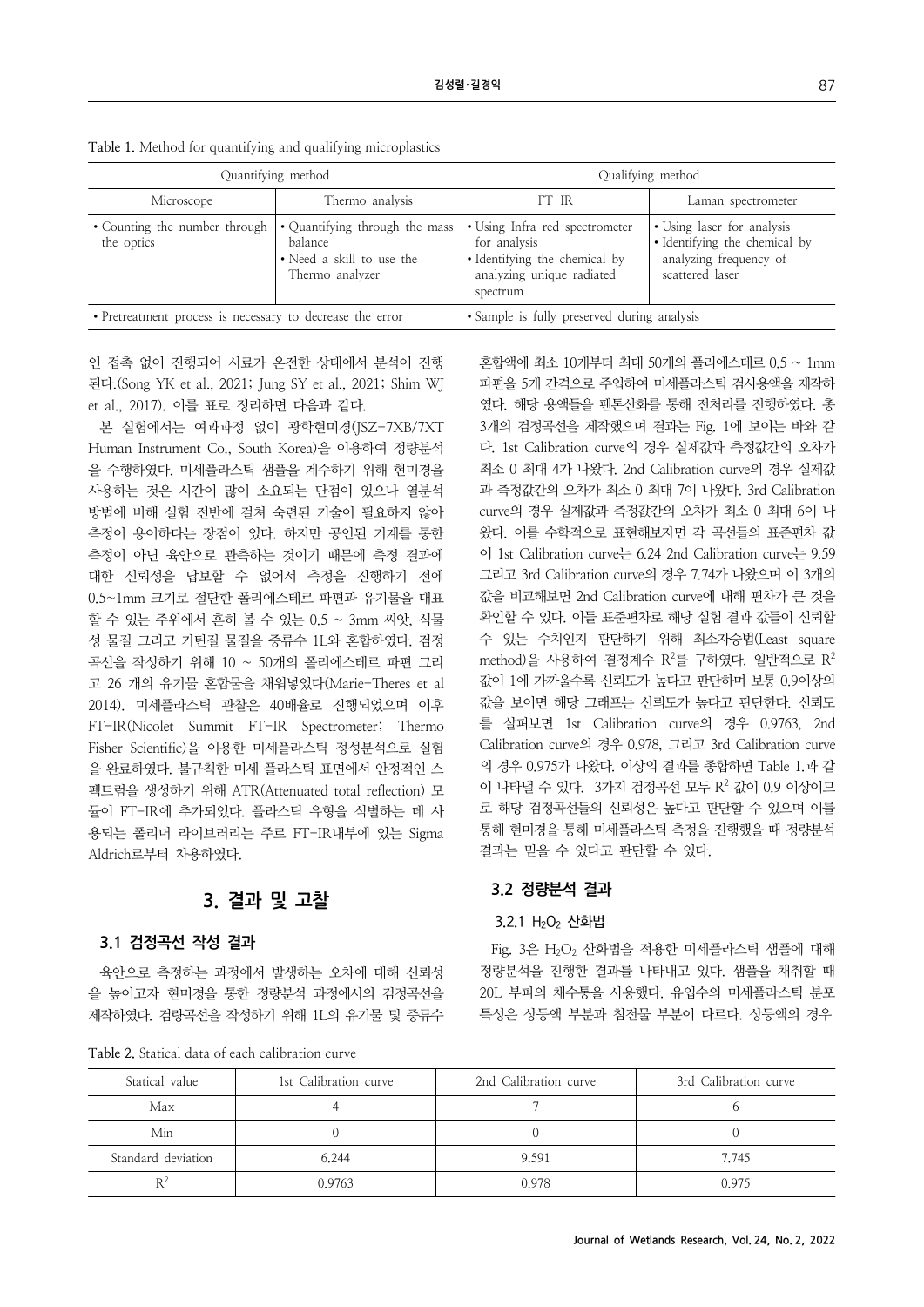

**Fig. 2.** Calibration curve for counting microplastics.



**Fig. 3.** Number of microplastics from hyderogen peroxide digested sample.

폴리에스테르와 같은 섬유형, 저밀도 플라스틱이 주로 분포하 며 침전물의 경우 고밀도 폴리에틸렌(HDPE : High density poly ethylene)과 같이 밀도가 큰 플라스틱이 분포한다. 따라 서 20L 채수통에 담긴 시료를 10L 상등액과 10L 침전물 시료 로 나누어 전처리를 진행하여 정량분석을 진행했다. 분석결과 총 55개의 미세플라스틱 샘플이 검출되었으며 이 중 45개는 침전물로부터 10개는 상등액으로부터 검출되었다. 전처리 과 정 이후 미세플라스틱 샘플 표면에 전체적으로 산화가 완전히 이루어지지 않은 유기물들이 많이 포착되었다. 이러한 유기물 들의 존재는 실질적으로 현미경을 통한 정량분석을 수행함에 있어 장애물로서 작용하였다. 이를 해결하기 위해 전처리를 완 료한 시료에 대해 증류수로 세척을 진행하면 정량분석의 편의 성이 높아질 것으로 예상된다.

### 3.2.2 펜톤산화

Fig. 4는 펜톤산화법을 적용한 미세플라스틱에 대해 정량분 석을 진행한 결과를 나타내고 있다. H<sub>2</sub>O<sub>2</sub>를 이용해 전처리 방법과 마찬가지로 총 20L의 샘플을 10L의 상등액과 10L의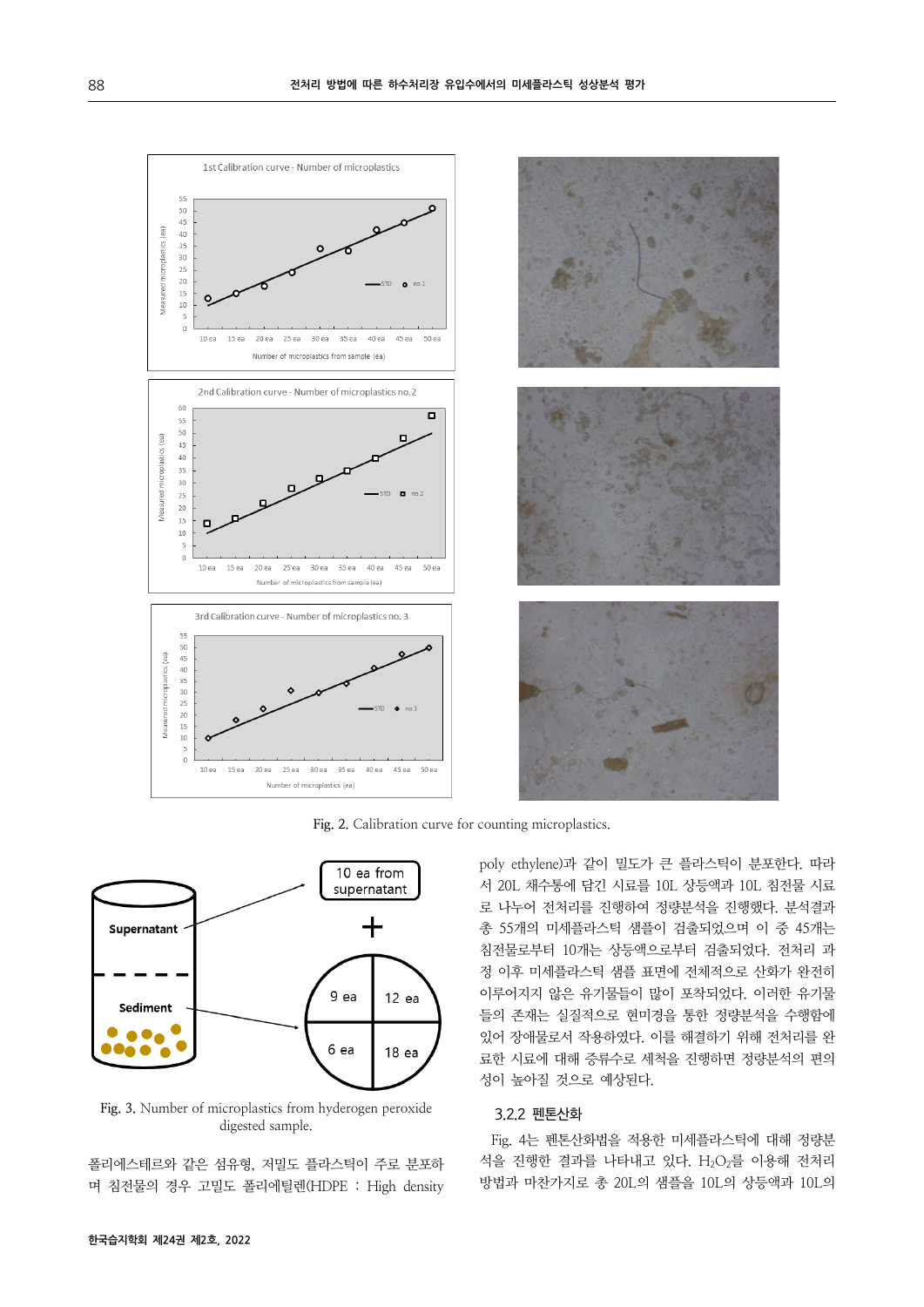

**Fig. 4.** Number of microplastics from Fenton digestion sample.

침전물로 나누어서 분석을 진행하였다. 분석결과 총 64개의 미세플라스틱 샘플이 검출되었으며 이 중 49개는 침전물로부 터 15개는 상등액에서 검출되었다. 전처리가 진행되는 동안 용액의 양이 꾸준히 줄어들었으며 이로인해 밀도분리과정에서 사용한 NaCl이 용해되지 않고 결정화되어 정량분석 과정에서 장애물로 작용했다. 이를 해결하기 위해 펜톤산화 과정에서 밀 도분리를 진행하는 것 보다 여과장치를 이용해서 여과를 진행 하는 것이 보다 효율적일 것으로 판단된다. 두 가지 전처리 방 법 이후 정량분석을 진행할 때 오차를 발생시킬 수 있을만한 요소가 있었으나 앞서 정량분석 과정에 대해 검정곡선의 R2 값이 0.9 이상인 것으로 판단해볼 때 Fig. 3과 Fig. 4의 데이터

들은 신뢰성이 있다고 판단할 수 있다.

### **3.3 정성분석 결과**

이번 연구에서는 미세플라스틱에 대해 정성분석을 진행했다. 분석결과 유입수에 있는 대부분의 미세 플라스틱은 섬유질 플 라스틱으로 구성되어 있다. Fig. 5는 MWTP는 wavenumber에 따른 적외선 투과도 그래프를 통해 확인한 유입시료 내 미세플 라스틱의 종류를 보여준다. 해당 Sigma Aldrich에서 제공하는 데이터베이스를 통해 확인한 결과 플라스틱 별로 최저투과율 이 발생하는 wavenumber는 폴리에스테르가 1713.78 cm-1, 폴리프로필렌이 2916.77 cm<sup>-1</sup>, 나일론이 1633.52 cm<sup>-1</sup> 그리 고 스티로폼이 696.15 cm<sup>-1</sup>이 나왔다. 측정 결과 H<sub>2</sub>O<sub>2</sub> 전처 리를 진행한 이후 육안으로 확인된 55개 시료 중 절반 이상이 폴리에스테르 계열로 31개(56.4%)가 확인됐다. 또한, 폴리프 로필렌(23.6%)과 나일론(18.2%)의 샘플은 각각 13개와 10개 였으며 나머지 샘플은 폴리스티렌(0.8%)인 것으로 확인되었다. 펜톤산화의 경우 육안으로 확인된 64개의 미세플라스틱에 대해 30개(46.8%)가 폴리에스테르, 21개(32.8%)가 폴리프로필렌, 10개(15.6%)의 나일론 그리고 3개의 스티로폼(4.6%)인 것으로 확인되었다. 모든 미세플라스틱 샘플의 FT-IR 데이터를 분석 한 결과 각 샘플들이 Sigma Aldrich 라이브러리에 있는 표준 물질들의 wavenumber에 따른 투과도 그래프와 비교해보면 폴리에스테르가 88%, 폴리프로필렌이 94%, 나일론이 73% 그리고 스티로폼이 95%의 유사함을 보였다. 결론적으로, 유입 수의 미세플라스틱 구성을 그 종류가 매우 좁으며, 4가지 유형



**Fig. 5.** Type of microplastics sample from MWTP inflow.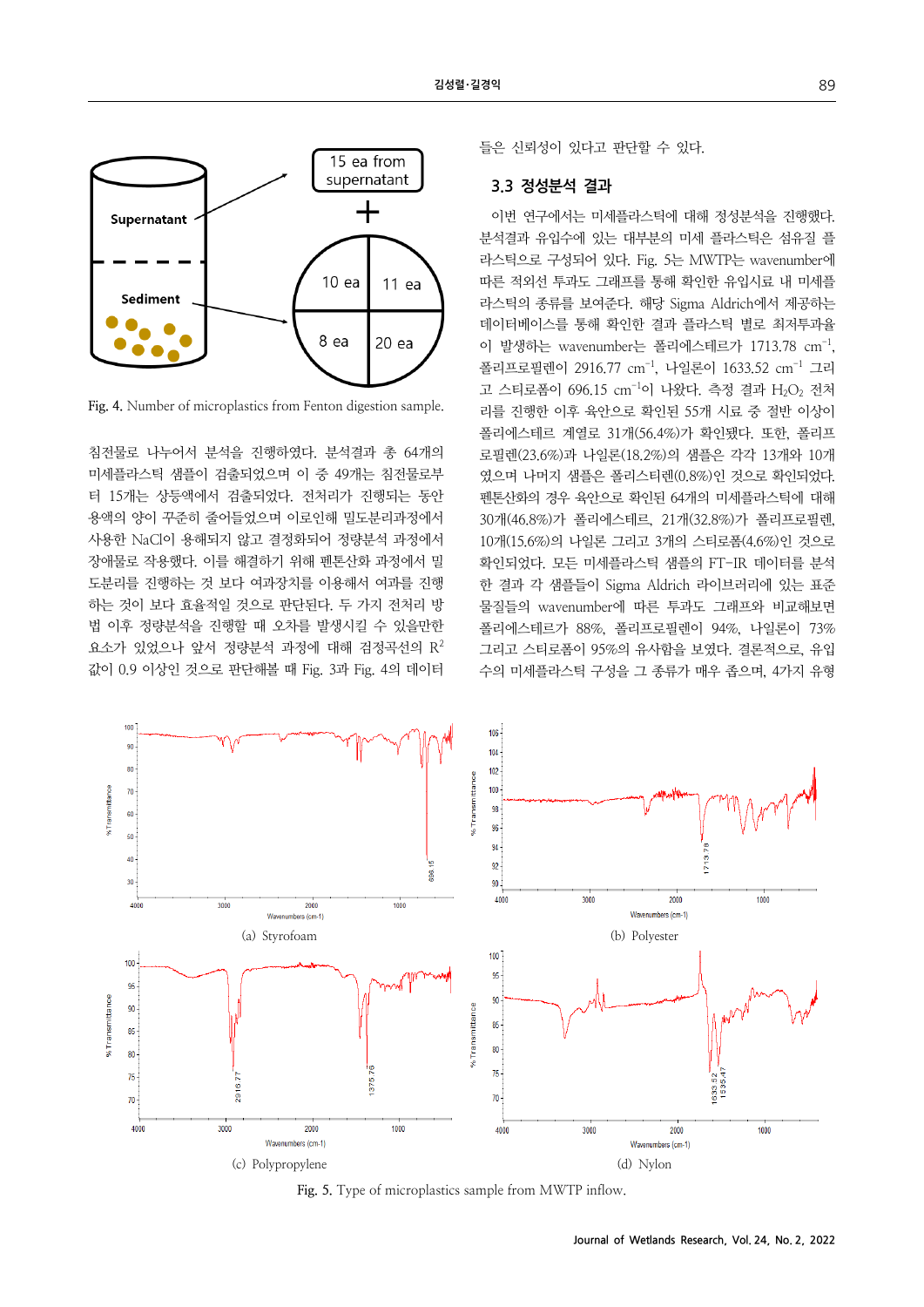의 미세 플라스틱만 확인되었다. 4종류의 플라스틱 중 한 샘플 을 제외하고는 모두 섬유질이었으며 그 중 절반 이상이 폴리 에틸렌이었다. 실험 결과가 MWTP 내 미세플라스틱 분포를 대표한다고 말하기는 어렵지만 미세플라스틱이 섬유 형태로 하수처리장으로 유입되는 것을 알 수 있다.

### **4. 결 론**

1) 정성분석 결과를 놓고 봤을 때 유입수의 미세플라스틱 구 성은 종류의 차이는 존재하지만 대부분 섬유형태로 존재한다 는 결론을 두 가지 방법론을 통해 얻을 수 있었다.

 $2$ ) 정량분석 결과를 놓고 봤을 때 펜톤산화법이 H<sub>2</sub>O<sub>2</sub> 산화 법보다 많은 양의 미세플라스틱을 검출할 수 있었다. 이는 펜톤산화법을 진행했을 때 관측을 방해하는 유기물을 보다 더 잘 제거했기에 분석과정에서의 오차가 상대적으로 적기 때문이다. 따라서 이후 H2O2 산화법을 진행할 경우 반응성을 높이기 위해 높은 농도 혹은 온도조건에서 전처리를 진행하는 것이 MWTP의 유입수 샘플에 보다 더 적절한 방법으로 예 상된다.

3) 현미경을 통한 정량분석 방법은 일반적으로 육안을 통해 관측하기 때문에 측정값의 일관성에 의문을 가질 수 있다. 현 미경을 통한 관측결과가 신뢰성이 높다는 것을 입증하기 위해 총 3개의 검정곡선을 작성했으며 3개의 검정곡선 모두 R2 값 이 0.9보다 높은 수치가 나왔다. 해당 사실들로 미루어볼 때 각 실험에서 관측된 데이터들에 대해 오차가 발생할 요소가 존재하나 신뢰성이 있다고 판단할 수 있다.

미세플라스틱의 정성분석 결과 총 4종류의 미세플라스틱 계 열이 검출되었으며 각각 폴리에스테르, 폴리에틸렌, 폴리프로 필렌 그리고 스티로폼 이였다. 이번 실험으로 J 하수처리장으 로 유입되는 미세플라스틱의 계열은 파악이 가능했다. 하지만 확인된 것은 미세플라스틱의 계열일 뿐 미세플라스틱에 대한 구체적인 구성성분에 대해서는 아직 확인되지 않았다. 따라서 이번 연구결과를 바탕으로 하수처리장에 유입되는 3종의 섬유 형 플라스틱 계열인 폴리에스테르, 폴리프로필렌, 나일론 그리 고 1종의 스티로폼에 대한 화학적 구성에 대해 연구를 진행함 에 있어 도움이 될 것이다.

### **사 사**

이 논문은 2017년도 정부(교육부)의 재원으로 한국연구재단 의 지원을 받아 수행된 기초연구사업임(No. 2017R1D1A1 B06035481).

### **References**

PlasticsEurope, 2020, Plastics – The Facts 2020. José. G.B.D. (2002). The pollution of the marine environment by plastic debris: a review, Marine Pollution Bulletin 44,

842-852, [https://doi.org/10.1016/S0025-326X\(02\)00220-5](https://doi.org/10.1016/S0025-326X(02)00220-5)

- Gregory M.R. (2009). Environmental implications of plastic debris in marine settings: entanglement, ingestion, smothering, hangers-on, hitch hiking and alien invasions, Philosophical Transactions of The Royal Society B: [Biological Sciences, 364, 2013-2025. DOI: https://doi.](https://doi.org/10.1098/rstb.2008.0265)  org/10.1098/rstb.2008.0265
- Lozano. R.L, Mouat. J, (2009). Marine litter in the North-East Atlantic Region : Assessment and priorities for response. KIMO International, Marine Litter in the North-East Atlantic Region : Assessment and Priorities for Response. KIMO International
- ISO/TR21960, 2020. <https://www.iso.org/standard/72300.html>
- Matthew. C, Pennie. L, Claudia. H, Tamara S.G, (2011). Microplastics as contaminants in the marine environment: A review, Marine Pollution Bulletin, 62, 2588-2597.
- Yukie. M, Tomohiko. I, Hideshige. T, Haruyuki. K, Chiyoko. O, Tsuguchika. K, (2001). Plastic resin pellets as a transport medium for toxic chemicals in the marine environment, Environment Science Technology, 35, 318-324.
- Kang HJ, Park SR, Lee BJ, Yoon SL, Oh HC, Ahn JH, Kim SK, (2017). Characteristics of microplastics content and estimation of microplastics outflow in G city sewage treatment plant, KSWST J. Wat. Treat, 28(4), 43-49. DOI: [10.17640/KSWST.2020.28.4.43](https://doi.org/10.17640/KSWST.2020.28.4.43)
- Lee HS, Kim YJ. (2017). Estimation of microplastics emission potential in South Korea-For primary source, Journal of the Korean Society of Oceanography, 22(3), 135-149. DOI: <https://doi.org/10.7850/jkso.2017.22.3.135>
- Sunitha T.G, Monisha V, Sivanesann. S, Vasanthy. M, Omine. K, Sivasankar. V, A. Darchen, (2021). Micro-plastic pollution along the Bay of Bengal coastal stretch of Tamil Nadu, South India, Science of the Total Environment, 756. DOI: <https://doi.org/10.1016/j.scitotenv.2020.144073>
- Roychand. R and Pramanik. B.K, (2020). Identification of Micro-plastics in Australian road dust, Journal of [Environmental Chemical Engineering](https://doi.org/10.1016/j.jece.2019.103647), 8. DOI:https:// doi.org/10.1016/j.jece.2019.103647
- Uheida. A, Mejia. H.G, Rehim M.H, Hamd. W, (2021). Visible light photocatalytic degradation of polypropylene microplastics in a continuous water flow system, Journal [of Hazardous Materials, 406. DOI: https://doi.org/](https://doi.org/10.1016/j.jhazmat.2020.124299)  10.1016/j.jhazmat.2020.124299
- Joana. C.P, Joao. P.C, Armando. C.D, Teresa. R.S, (2019). Methods for sampling and detection of microplastics in water and sediment: A critical, Trends in Analytical [Chemistry, 110, 150-159. DOI: https://doi.org/10.1016/](https://doi.org/10.1016/j.trac.2018.10.029)  j.trac.2018.10.029
- Jessica. C, Particia. T.B, Roman. L, Andriy. L, Roberto. D.O, Barbara. R.R, Alke. P.F, (2022). The micro-submicron and nanoplastic hunt: A review of detection methods for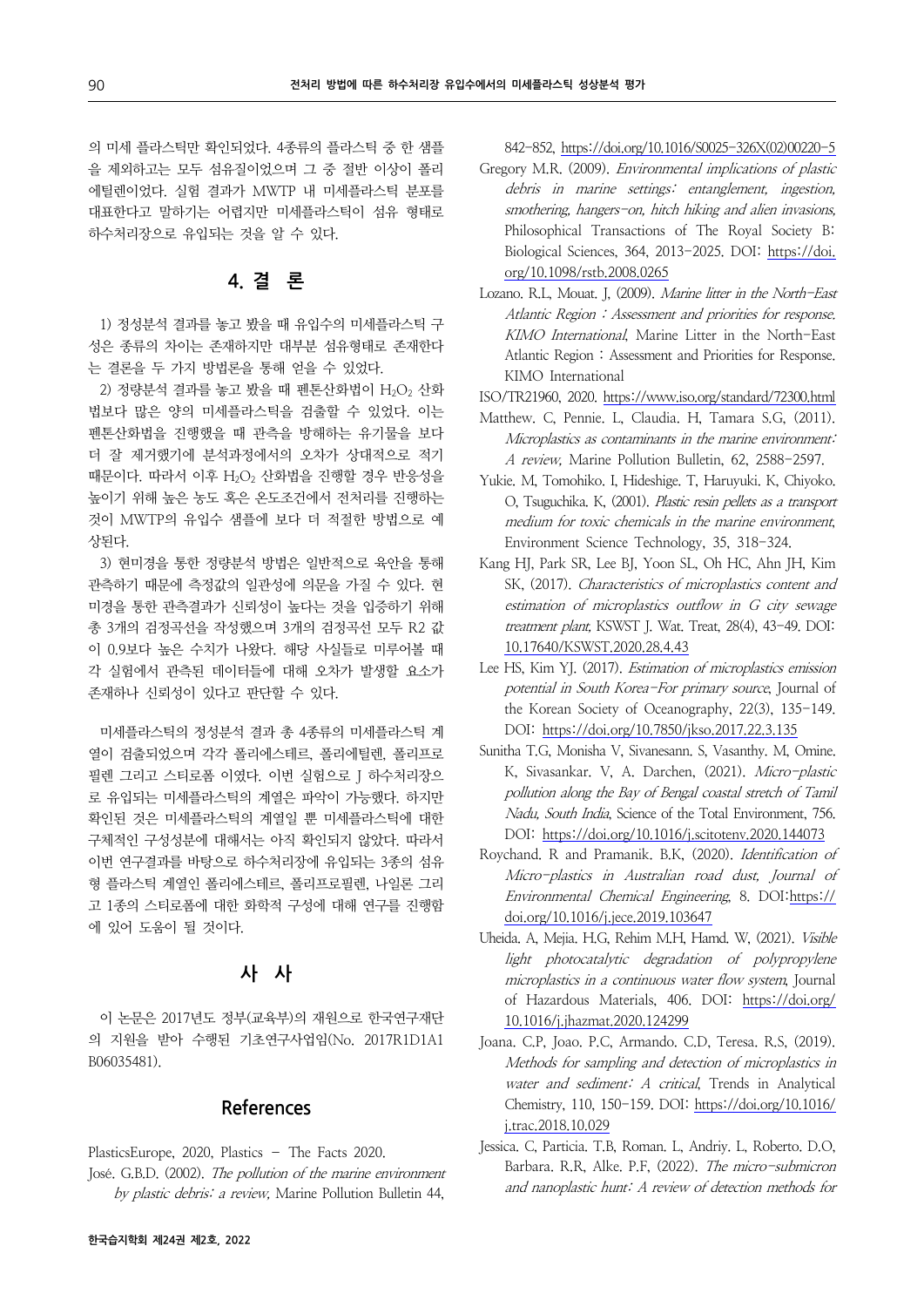plastic particles, Chemosphere, 293. DOI: https://doi. [org/10.1016/j.chemosphere.2022.133514](https://doi.org/10.1016/j.chemosphere.2022.133514)

- Riaz. A, Ansley. K.H, Samuel. A.K, Jianzhou. H, Dengjun. W, (2022). Critical review of microplastics removal from the environment, Chemosphere, 293. DOI: https://doi. [org/10.1016/j.chemosphere.2022.133557](https://doi.org/10.1016/j.chemosphere.2022.133557)
- Vermaire. J.C, Pomeroy. C, Herczegh. S.M, Haggart. O, Murphy. M, (2017). Microplastic abundance and distribution in the open water and sediment of the Ottawa River, Canadan and its tributaries, Canadian Science [Publishing, 2, 301-314. DOI :https://doi.org/10.1139/](https://doi.org/10.1139/facets-2016-0070) facets-2016-0070
- Rachid. D, Johnny. G, Vincent. R, Mohammed. S, Nicolas. R, (2015). Microplastic contamination in an urban area: a case study in Greater Paris, Environmental Chemistry, 2015, 2015. DOI: <https://doi.org/10.1071/EN14167>
- Jean-Pierre. W.D, Galbraith. M, Dangerfield. N, Ross. P.S, (2014). Widespread distribution of microplastics in subsurface seawater in the NE Pacific Ocean, Marine [Pollution Bulletin, 79, 94-99. DOI: https://doi.org/](https://doi.org/10.1016/j.marpolbul.2013.12.035) 10.1016/j.marpolbul.2013.12.035
- Lenz. R and Labrenz. M, (2018). Small microplastic sampling in water: Development of an encapsulated filtration device, Water, 10(8), 1055. <https://doi.org/10.3390/w10081055>
- Michielssen M.R, Michielssen E.R, Ni, J, Duhaime M., (2016). Fate of microplastics and other small anthropogenic litter (SAL) in wastewater treatment plants depends on unit processes employed. Environmental Science: Water Research & Technology. Water Res. Technol. 2, 1064– 1073. [https://doi.org/10.1039/c6ew00207b.](https://doi.org/10.1039/c6ew00207b)
- Dubaish. F and Liebezeit. G, (2013). Suspended microplastics and black carbon particles in the Jade system, southern North Sea, Water Air and Soil Pollution, 224, 1352. DOI: [10.1007//s11270-012-1352-9](https://doi.org/10.1007//s11270-012-1352-9)
- Naidoo. T, Goordiyal. K, Glassom. D, (2017). Are nitric acid(HNO3) digestions efficient in isolating microplastics from Juvenile fish?, Water, Air, & Soil Pollution, 470. DOI[: https://doi.org/10.1007/s11270-017-3654-4](https://doi.org/10.1007/s11270-017-3654-4)
- Karami. A, Golieskardi. A, Choo. C, Romano. N, Ho. Y, Salamatinia. B, (2017). A high-performance protocol for extraction of microplastics in fish, Science of Total [Environment, 578, p.485-494. https://doi.org/10.1016/j.](https://doi.org/10.1016/j.scitotenv.2016.10.213)  scitotenv.2016.10.213
- Alexandre. D, Anne-Laure. C, Laura. F, Ludovic. H, Charlotte. H, Emmanuel. R, Gilles. R, Christophe. L, Philippe. S, Arnaud. H, Guillaume. D, Ika. P.P, (2016). Microplastics in seafood benchmark protocol for their extraction and characterization, Environmental Pollution, 215, 223-233. DOI: <http://archimer.ifremer.fr/doc/00335/44582/>
- Marie-Theres. N, Jens H.D. Dominique. R, Elke. F, (2014). A new analytical approach for monitoring microplastics

in marine sediments, Environmental Pollution, 184, [161-169. DOI:https://doi.org/10.1016/j.envpol.2013.07.](https://doi.org/10.1016/j.envpol.2013.07.027) 027

- Maes. T, Jessop. R, Wellner. N, Haupt. K, Mayes. A.G, (2017). A rapid-screening approach to detect and quantify microplastics based on fluorescent tagging with Nile Red, Scientific Reports, 7(1), 1-10. DOI: [10.1038/srep44501](https://doi.org/10.1038/srep44501)
- Kang. P, Ji. B, Zhao. Y, Wei. T, (2020). How can we trace microplastics in wastewater treatment plants: A review of the current knowledge on their analysis approaches, [Science of the Total Environment, 745. DOI: https://](https://doi.org/10.1016/j.scitotenv.2020.140943)  doi.org/10.1016/j.scitotenv.2020.140943
- Courtene-Jones. W, Quinn. B, Murphy. F, Gary. S.F, Narayanswamy. B.E, (2017). Optimisation of enzymatic digestion and validation of specimen preservation methods for the analysis of ingested microplastics, Analytical Methods, 9, 1437-1445. DOI: [10.1039/c6ay02343f](https://doi.org/10.1039/c6ay02343f)
- Terese M.K, A. Dick. V, Bethanie. C.A, Freek. A, Martin. V.V, Martin. H, Heather. A.L, (2017). Screening for microplastics in sediment, water, marine invertebrates and fish: Method development and microplastic accumulation, [Marine Pollution Bulletin, 122, 470-408. DOI: http://](http://dx.doi.org/10.1016/j.marpolbul.2017.06.081)  dx.doi.org/10.1016/j.marpolbul.2017.06.081
- Ellika. M.C, Marie. N, Esther. A.G, Peter S.R, (2017). A novel density-independent and FTIR-compatible approach for the rapid extraction of microplastics from aquatic sediments, Analytical Methods, 9(9), 1419-1428. DOI:10. 1039/C6AY02733D
- Wang. C, Sun. R, Huang. R, Wang. H, (2016). Superior fenton-like degradation of tetracycline by iron loaded graphitic carbon derived from microplastics: Synthesis catalytic performance, and mechanism, Seperation and [Purification Technology, 270, 118773. https://doi.org/10.](https://doi.org/10.1016/j.seppur.2021.118773)  1016/j.seppur.2021.118773
- Lim HG, Namkung KC, Yoon JY, (2004). Theoretical understanding of fenton chemistry, Journal of the Korean Industrial and Engineering Chemistry, 16(1), 9-14.
- National Oceanic and Atmospheric Administration (NOAA) U.S. Department of Commerce, 2017, Laboratory methods for the analysis of microplastics in the marine environment: Recommendations for quantifying synthetic particles in waters and sediments.
- Fischer. M and Scholz-Böttcher. B.M, (2017). Simultaneous trace identification and quantification of common types of microplastics in environmental samples by pyrolysis-gas chromatography–mass spectrometry, Environment Science. Technology, 51(9), 5052-5060.
- Nasa. J.L, Biale. G, Fabbri. D, Modugno. F, (2020). A review on challenges and developments of analytical pyrolysis and other thermonalytical techniques for the quali-quantitative determination of microplastics, Journal of Analytical and